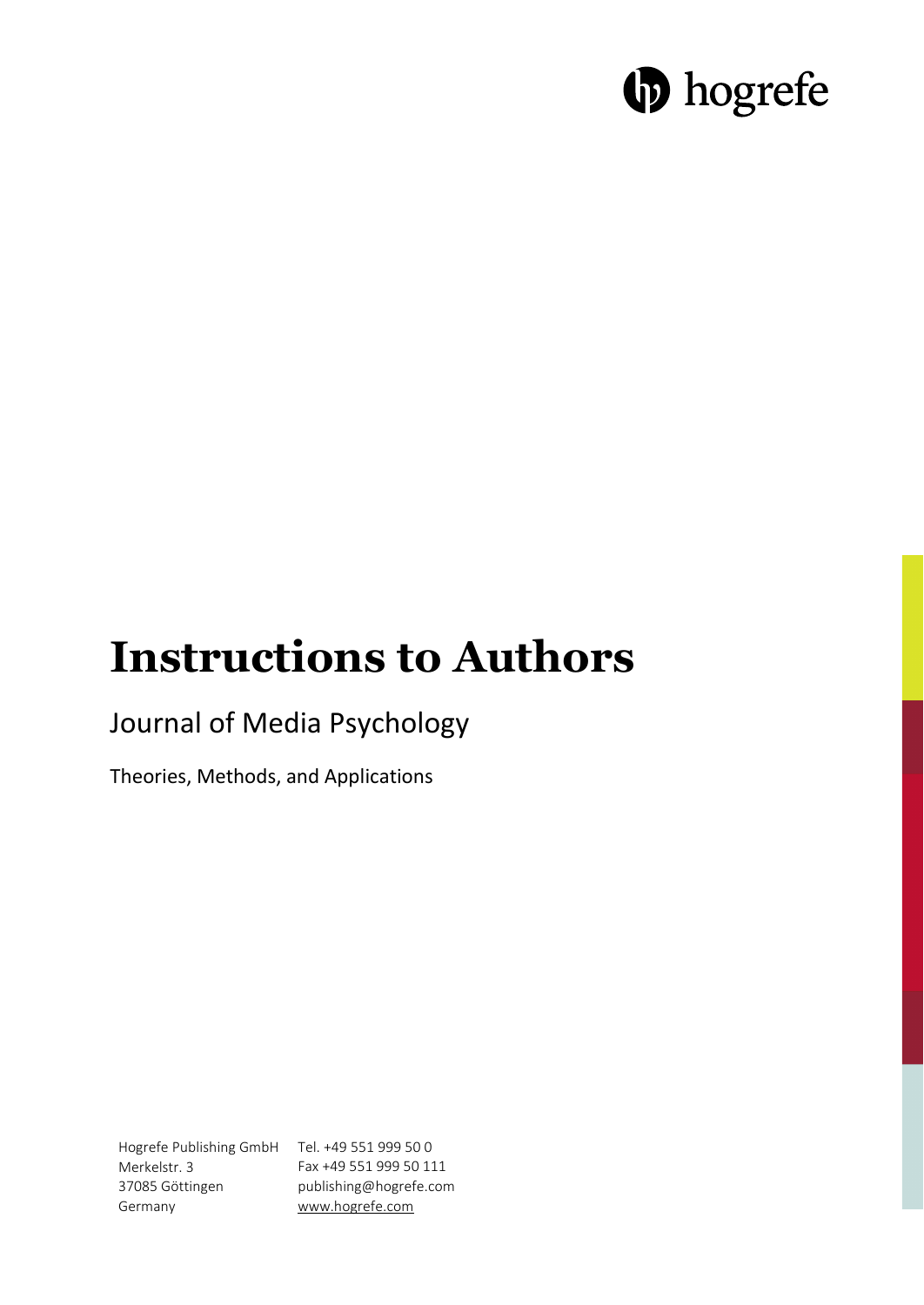*Journal of Media Psychology* (*JMP*) is committed to publishing original, high-quality papers which cover the broad range of media psychological research. This peer-reviewed journal focuses on how human beings select, use, and experience various media as well as how media (use) can affect their cognitions, emotions, and behaviors. Submissions must substantially advance the current state-of the art on a theoretical and/or an empirical level. To name just a few typical fields and domains of inquiry, the *Journal of Media Psychology* considers manuscripts dealing with research on entertainment, computer-mediated communication (including social media), human-computer interaction, e-learning, computer and video games, virtual environments, or advertising. The journal is also open to research from neighboring disciplines as far as this work ties in with psychological concepts of the uses and effects of the media. Submissions of comparative work, e.g., cross-media, cross-gender, or cross-cultural, are encouraged. Moreover, submissions including alternative analysis procedures such as the Bayesian approach are welcome. The pre-registration of research plans will also be possible. To ensure short turn-around cycles for manuscript review and fast publication, the *Journal of Media Psychology* relies heavily upon electronic communication and information exchange, starting from electronic submission and continuing throughout the entire review and production process.

## *Journal of Media Psychology* **publishes the following types of articles**

- *Original Research Papers*, regardless of methodology, may contain up to 8,000 words, including abstract, text, references, notes, appendices, as well as figures and tables. An allowance for any tables and figures should be deducted from the above depending on their size (approximately 200 words per quarter print page).
- *Theoretical Articles* provide state-of-the-art overviews of research in pertinent areas, or presentations of innovative theories and models for media psychology; they may also focus on methodological issues relevant for the discipline. The specifications are the same as for original research papers.
- *Research Reports* will typically focus on methods, such as the development of a new questionnaire, or they may feature smaller empirical studies (incl. reporting of incidental findings, or findings that are potentially interesting but in need of robust replication and extension). Research reports may contain up to 4,000 words, again including abstract, text, references, notes, appendices, and an allowance for any tables and figures depending on their size (approximately 200 words per quarter print page). *Authors are encouraged to contact the Editor-in-Chief about the editorial scope of research reports*.
- *Replication Reports* present the results of studies conducted as either exact or conceptual replications of already published research. The original research to be replicated can have been published in any journal, including but not limited to *JMP*, and must feature a clear and important contribution to media psychology. Extensions to replicated studies (e.g.,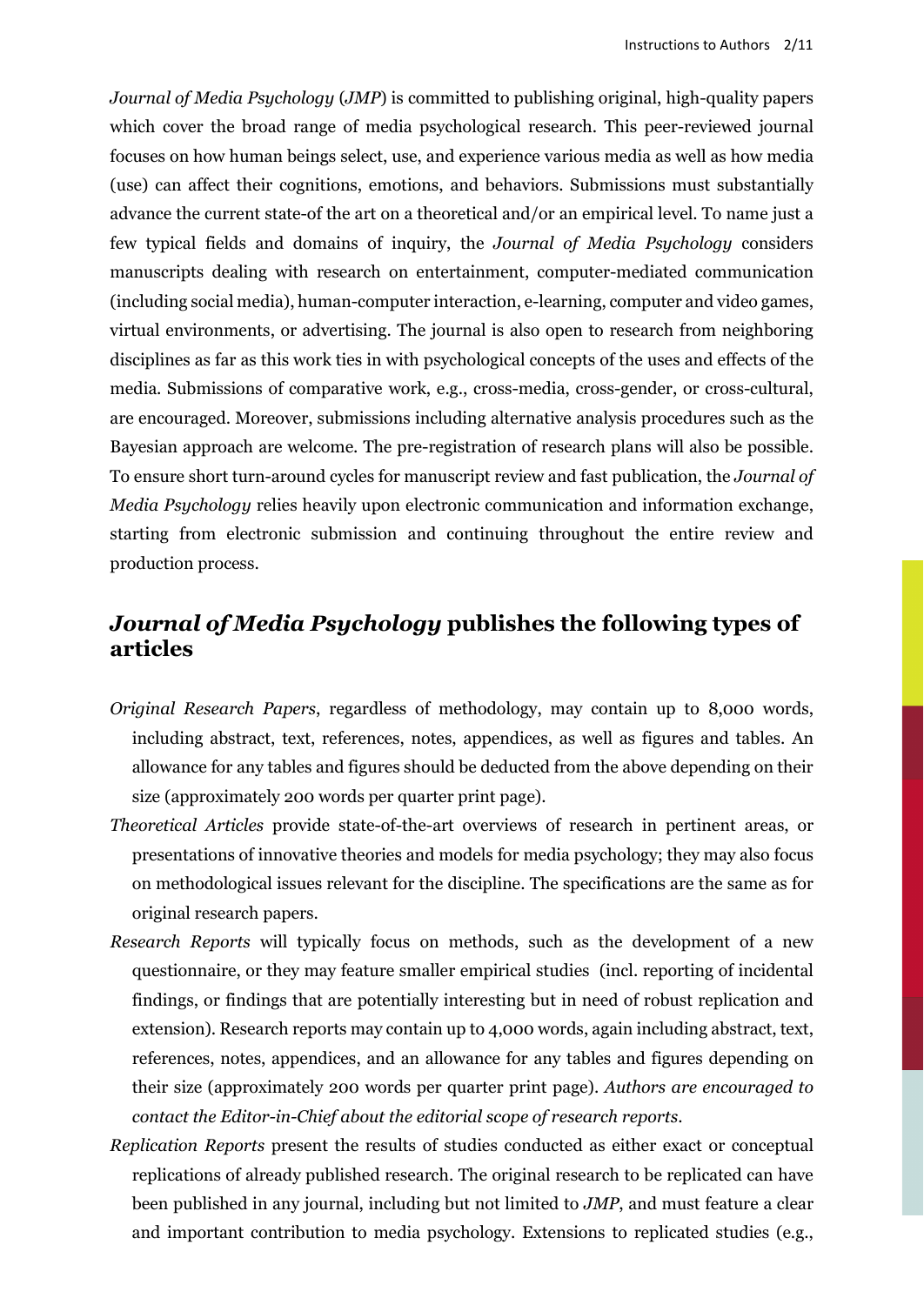inclusion of additional independent or dependent, mediating or moderating variables) are permitted, but must not be the main element of the manuscripts. Submissions to the replication reports track should include a brief literature review that summarizes both the context of the research area and the original publication, and presents a clear rationale for the necessity of the replication work; this rationale should discuss the theoretical and/or practical consequences for the replication results (i.e., how a successful replication or a failure to replicate would inform scholarship in the relevant research area). Replication reports may contain up to 4,000 words, with other specifications similar to Research Reports (see above). Replication reports are evaluated primary based on the rationale for the replication effort, methodological rigor (for exact replications, the extent to which the replication effort adheres to the original publication; for conceptual replications, the extent to which the replication effort reliably and validly extends the scope of the original publication), statistical power, analytical rigor, and a reflection of how the study results impact the focal research area. Discussion sections of replication reports must address theoretical perspectives (e.g., if a replication is motivated by changes in mainstream media ecologies and use, psychological-theoretical implications of such changes should be developed and discussed in the manuscript).

*Registered Reports:* As an alternative to the other submission categories, authors have the opportunity to ''register'' a research idea before data are collected. For this purpose, authors are called to submit a proposal for a scientific question (with a maximum of 6,000 words; including abstract, text, references, notes, appendices, as well as figures and tables), elaborating on the theoretical background, hypotheses, a detailed methodological and a complete analysis plan (including exclusion criteria, e.g., procedures for defining outliers). In the methodological section, planned sample sizes should be calculated based on power analyses. Moreover, authors are allowed to report results from pre-tests that were already conducted. Please submit any stimulus material, questionnaires and/or codebooks you wish to use in your research in an independent institutional registry (e.g., https://www.psycharchives.org/; [http://osf.io\)](http://osf.io). The content may be embargoed until the article is published. Note that this is supplementary material, not being part of the proposal with a maximum of 6,000 words.

In a first round of review, the proposal will be judged by its theoretical contribution, plausibility of hypotheses, and soundness of the methodological and analysis plan. If it is evaluated positively in this round, the study receives an ''in principle'' acceptance (potentially with recommendations by editor and reviewers). Subsequently, within 6 months, authors are asked to conduct the pre-registered study. Data files should be appropriately time stamped to show that data was collected after the in-principle acceptance and not before. Any deviation from the stated methodological procedures, regardless of how minor it may seem to the authors, may lead to summary rejection of the manuscript (in cases of unforeseen circumstances authors may consult the corresponding editor for advice).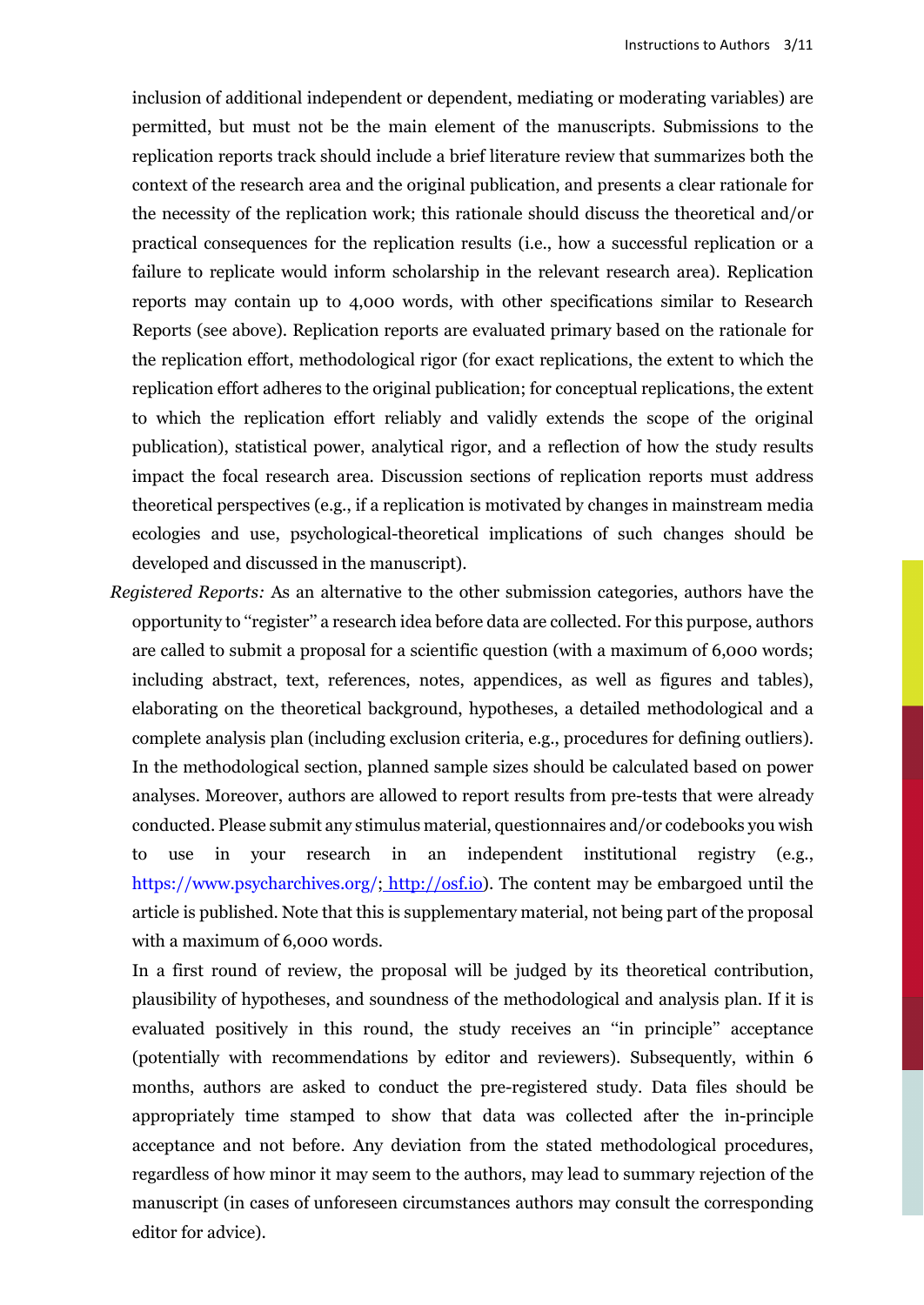After completion of the study, authors submit the second part of their work (containing an additional maximum of 2,000 words) presenting and discussing their results. After this step, the manuscript (with a total of 8,000 words including abstract, text, references, notes, appendices, and an allowance for any tables and figures depending on their size) will be published regardless of whether the initial hypotheses are supported by the data or not. However, the second part will also undergo a review round in order to evaluate whether the results and discussion sections meet the standards of the journal.

Please consider that also this second review round may result in a major revision of the empirical part of the paper. For this category of submission, please consider that the hypotheses and methods that were proposed initially have to be reported in the final article. Statistical post-hoc analyses that go beyond the first plan are possible, but should be explained in a detailed letter to the editor and reviewers when submitting the second part of the manuscript.

## **Open Science Badges**

*Journal of Media Psychology* has implemented the Open Science Badges recommended by the Center for Open Science [\(https://www.cos.io/initiatives/badges\)](https://www.cos.io/initiatives/badges). At time of submission, authors can indicate whether their manuscript was pre-registered and whether their manuscript includes supplemental resources for sharing study materials and study data. Note that the pre-registered badge can still be claimed even if a manuscript was not submitted as a Registered Report through our system. *Authors are encouraged to contact the Editor-in-Chief about the eligibility requirements for Open Science Badges.*

## **Manuscript Submission**

All manuscripts should be submitted online at [http://www.editorialmanager.com/jmp.](http://www.editorialmanager.com/jmp) Please follow the online instructions for submission. Should you have any technical queries regarding this process, please contact Juliane Munson, Hogrefe Publishing (E-mail [production@hogrefe.com,](mailto:production@hogrefe.com) Tel. +49 551 99950-422).

Please direct any editorial questions to the editorial office:

#### **[jmp.comc@ttu.edu](mailto:jmp.comc@ttu.edu)**

### **Review Process**

All manuscripts are subject to anonymous peer review. An editorial decision on research papers will be made within 8 weeks. Based on the title and abstract, two or more reviewers will be requested to review the manuscript. Reviewers will be asked to complete their review within 4 weeks. The editor responsible for the manuscript makes his or her editorial decision and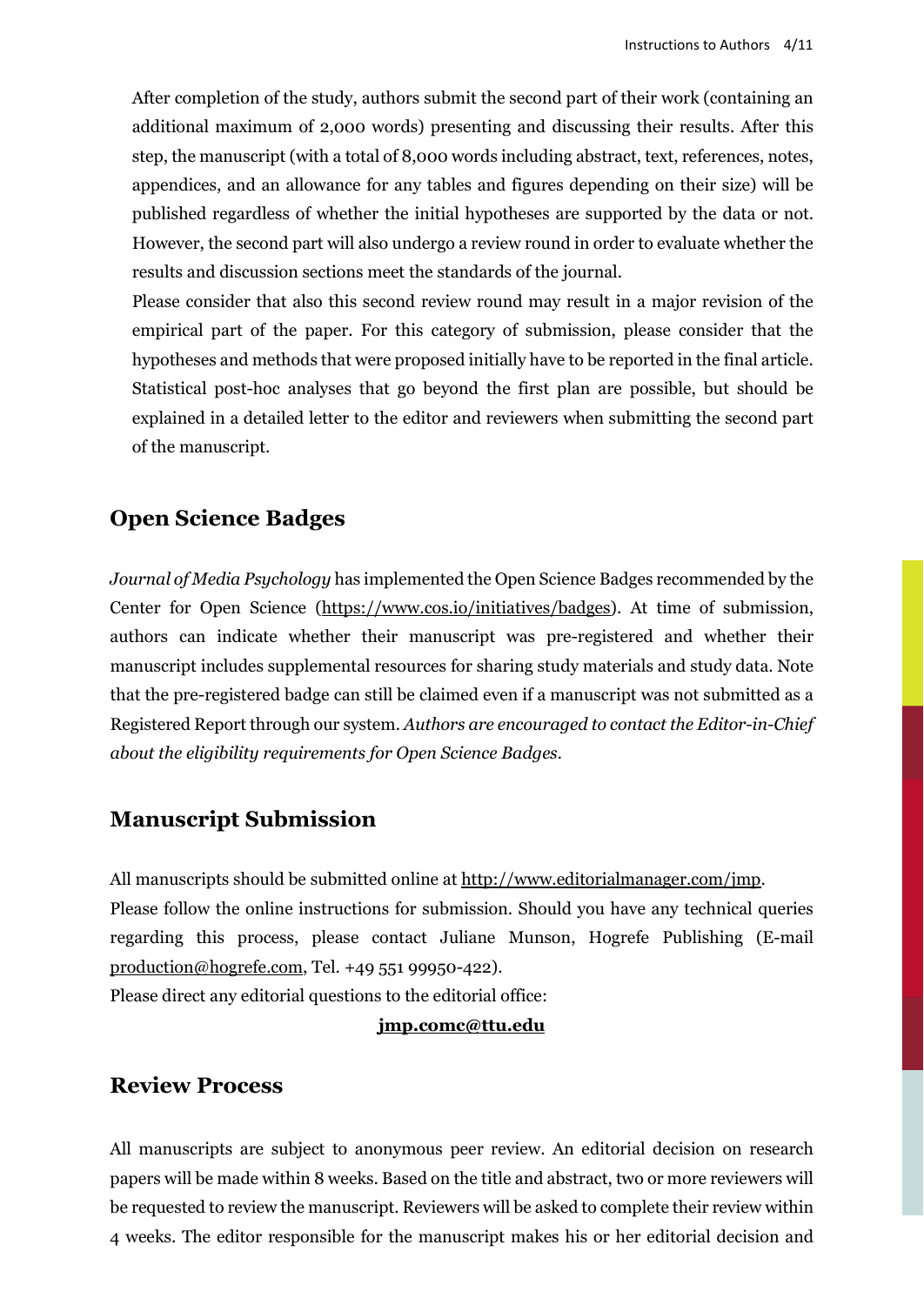notifies the corresponding author of the result, usually within 2 working days after receiving the reviewers' feedback. For original research papers, theoretical articles, and research reports, there are three kinds of decisions: accept, revise and resubmit (with either major or minor revisions), and reject. Rejected manuscripts can be resubmitted after substantial revision, but they will be treated as new manuscripts. The entire review process is completely reliant on electronic communication in order to ensure speedy processing.

## **Manuscript Preparation**

Manuscripts should be prepared in accordance with conventions listed in the *Publication Manual of the American Psychological Association* (7th ed.).

The first page should contain the title of the article, names of authors and affiliation(s), a running title, and an address for correspondence, including telephone and fax numbers and email address. The second page should contain an abstract (not exceeding 250 words) which should be intelligible without recourse to the main text, and up to 5 keywords.

The rest of the manuscript should then follow in the order:

Introduction, Methods, Results, Discussion, Research Transparency Statement, References, Tables, Figures, and Legends.

**Tables** should be numbered using Arabic numerals and be given a brief descriptive title. Tables must be cited in the text (e.g., ''As shown in Table 1, ...''). It is recommended that each table should also include a brief explanatory legend.

**Figures** should be numbered using Arabic numerals and be given a brief descriptive title and an explanatory legend, if required. Figures must be cited in the text. Care should be taken to ensure that lettering and detail will be legible after any size reduction necessary for publication. Figures must be supplied in a form suitable for reproduction: preferably high resolution bitmaps (e.g., jpg, 300 dpi). If these are not submitted together with the manuscript, they need to be supplied upon its acceptance.

**Electronic Supplementary Materials:** The Electronic Supplementary Material (ESM) will not be printed and is not included in the word count. Please follow the instructions below.

**References:** Authors are responsible for checking the accuracy of all references. Reference citations in the text and in the reference list proper should conform to the APA Manual. All references listed have to be cited in the text. In the reference list make sure to provide the DOIs (Digital Object Identifier) of the cited journal articles.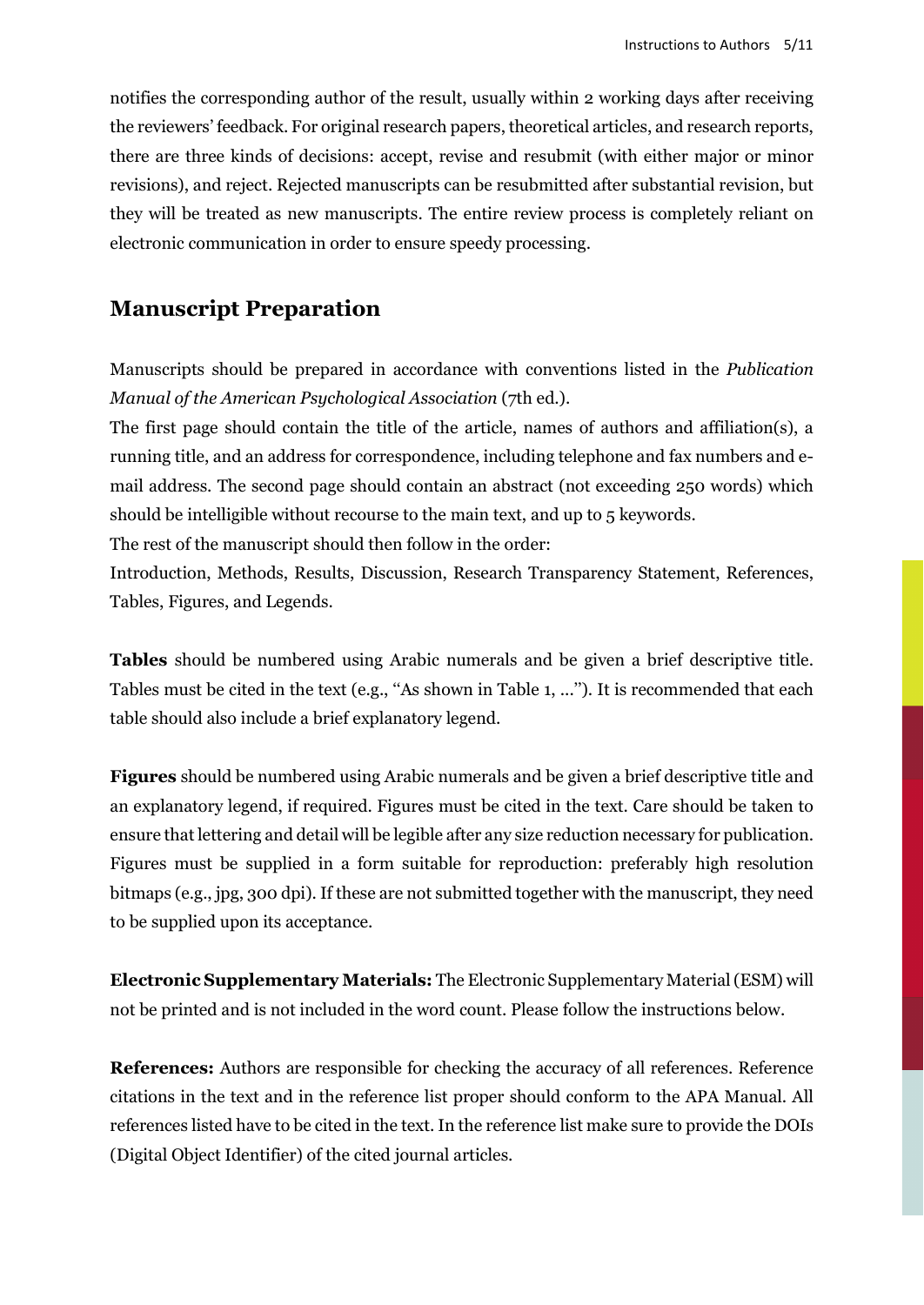## **Manuscript Format and Style**

Manuscripts should be prepared according to the *Publication Manual of the American Psychological Association* (7th ed.). In particular, statistical and mathematical copy, reference citations in the text and the reference list proper should conform to the Publication Manual.

Each submission must include the following:

(a) a main document including the manuscript which is subject to anonymous peer review. Please make sure that all references to author names and affiliations have been removed from the manuscript and related documents (and the properties of the documents).

Please check that all identifying information has been removed from your electronic files, for example, documents prepared using Microsoft™ Word®. Personal or hidden information is stored in File Properties (e.g., Author, Manager, Company, and Last Saved By; hidden information includes hidden text, revised text, comments, or field codes). These may be in a document even when they are not openly displayed. You must edit or remove the custom field to remove that information. Go to the **File** menu, select **info**, and then click **check for issues.** Select **inspect document**. In the **Document Inspector** dialog box, select the check boxes to choose the types of hidden content that you want to be inspected. Select **remove all.** Click **Close** and save the document.

Please submit this document as "manuscript";

- (b) a title page including names and affiliations of all authors and indicating the corresponding author by giving his/her name and complete address, including email.
- (c) an abstract (maximum length 250 words) and a maximum of 5 key reference terms.

Figures and tables (if any) should be numbered using Arabic numerals.

The number of figures and tables should be kept to a minimum and only be included to facilitate understanding of the text. The same information should not appear in both a figure and a table. Each table and figure must be cited in the text and should be accompanied by a legend on a separate sheet. Please note that online submission via the Editorial Manager allows text, figures, and tables to be submitted as separate files. Figures must be supplied in a form suitable for reproduction: preferably high resolution bitmaps (e.g., jpg, 300 dpi) or as vector graphics files. Figures will normally be reproduced in black and white only. While it is possible to reproduce color illustrations, authors are reminded that they will be invoiced for the extra costs involved.

After acceptance, authors will be asked to upload a brief biography (up to 50 words) and a photo of each author (.jpg format preferred, dimensions should be at least 5 x 5 cm with a minimum 300 dpi resolution). Failing to submit files in the proper format or dimensions can unnecessarily delay the production process. The content of these photos should include only the author's head, and we encourage photos with professional composure and neutral backgrounds. We encourage authors to consult prior issues of *JMP* for examples.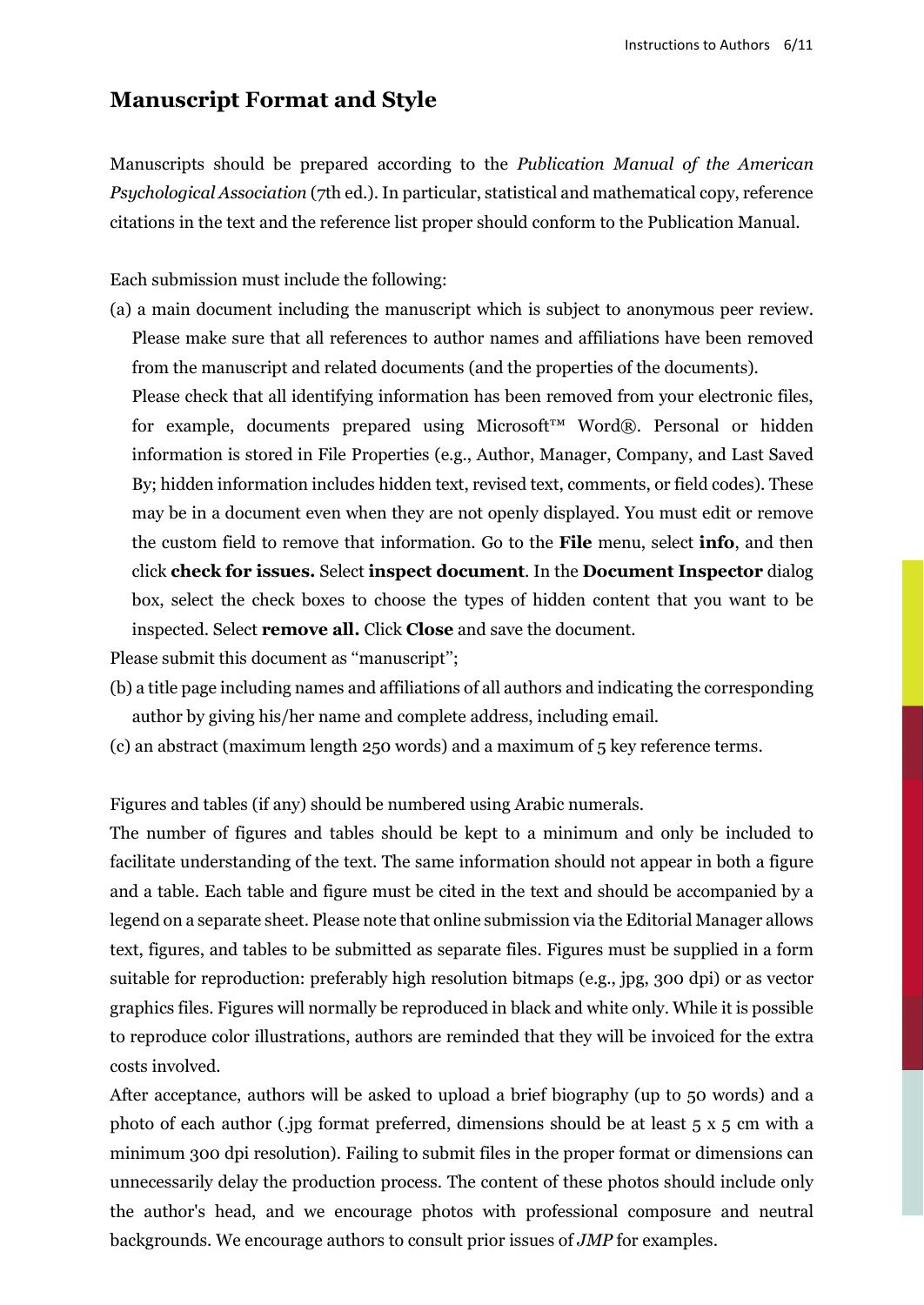#### **Guidelines for Transparency and Openness Promotion**

Please consider the following guidelines when preparing your manuscript.

**Citation standards.** All data, program code and other methods used in the submitted research should be appropriately cited. Such materials should be recognized as original intellectual contributions and afforded recognition through citation.

- a. All data sets and program code used in a publication should be cited in the text and listed in the reference section.
- b. References for data sets and program code should include a persistent identifier, such as a Digital Object Identifier (DOI). Persistent identifiers ensure future access to unique published digital objects, such as a text or data set. Persistent identifiers are assigned to data sets by digital archives. Authors are offered the opportunity to publish their data and materials (i.e., stimuli and surveys) as Electronic Supplementary Material on the publisher's website at [https://econtent.hogrefe.com](https://econtent.hogrefe.com/)
- c. Data set citation example:

Campbell, A., & Kahn, R.L. (1999). American National Election Study, 1948. ICPSR07218 v3. Inter-University Consortium for Political and Social Research [distributor], http://doi.org/10.3886/ICPSR07218.v3

**Data, Analytic Methods (Code), and Research Materials Transparency.** *Journal of Media Psychology* publishes papers where authors indicate whether the data, methods used in the analysis, and materials used to conduct the research will be made available to any researcher for purposes of reproducing the results or replicating the procedure. In line with the Peer Reviewers' Openness Initiative, authors may be asked by reviewers to share their data and materials at any stage of the reviewing process.

As a part of the manuscript, authors must include a **Research Transparency Statement**, indicating if they will or will not make their data, analytic methods, and study materials available to other researchers. Authors may use the following statement:

"The authors are *willing/not willing* to share their data, analytics methods, and study materials with other researchers. The material will be available [at a repository / upon request]."

This transparency statement will not influence the editorial decision.

**Design and Analysis Transparency.** *Journal of Media Psychology* publishes papers in which authors follow standards for disclosing key aspects of the research design and data analysis. Authors are encouraged to review the standards available for many research applications from http://www.equator-network.org/ and use those that are relevant for the reported research applications.

**Preregistration of Studies and Analysis Plans.** The policy of the *JMP* is to publish papers where authors indicate whether or not the conducted research was pre-registered with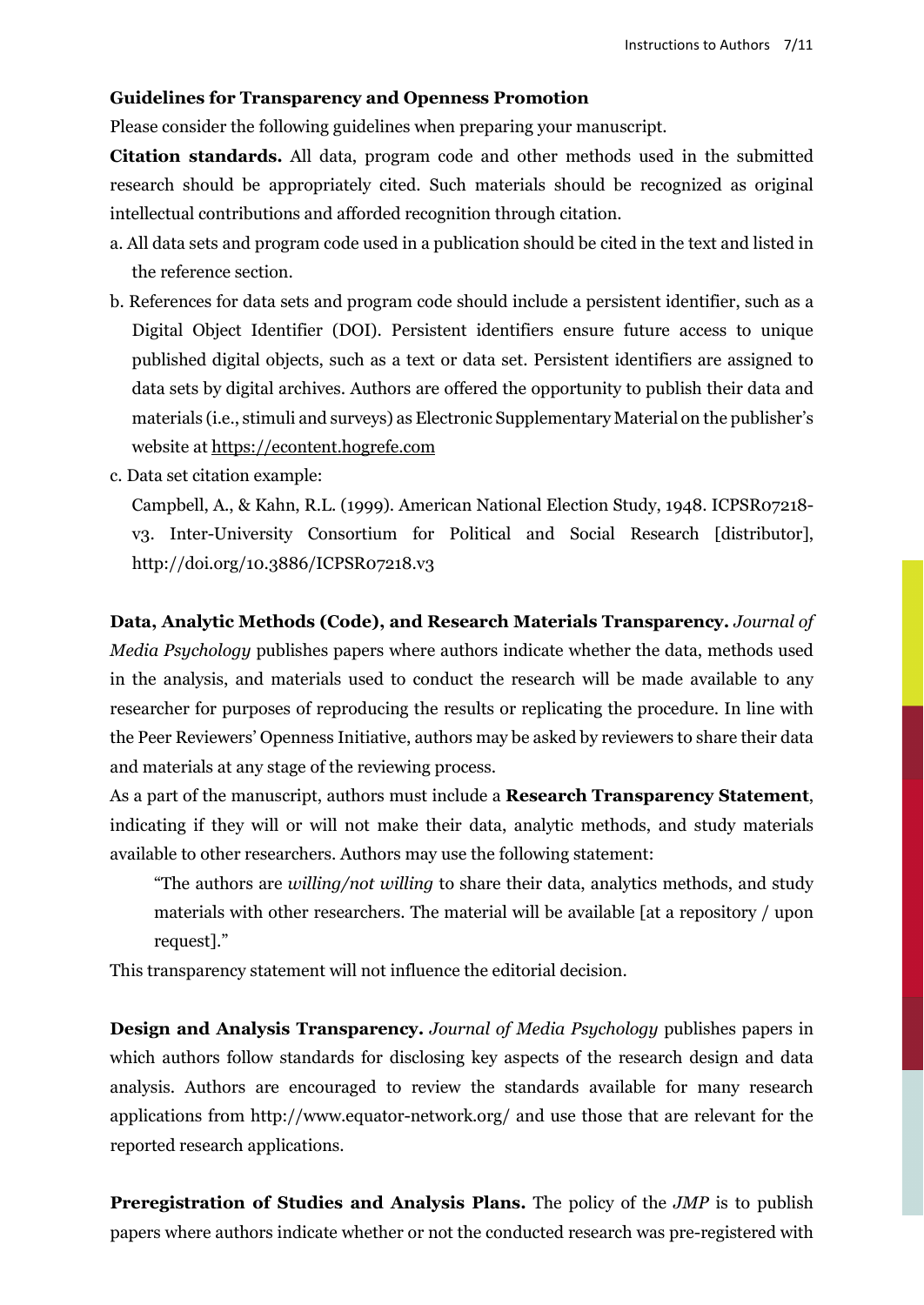an analysis plan in an independent, institutional registry (e.g., [http://clinicaltrials.gov/,](http://clinicaltrials.gov/) [http://socialscienceregistry.org/,](http://socialscienceregistry.org/) [http://openscienceframework.org/,](http://openscienceframework.org/) [http://ridie.3ieimpact.org/;](http://ridie.3ieimpact.org/) [http://egap.org/design-registration/\)](http://egap.org/design-registration/). Even if authors do not use the preregistration offer of *JMP* as described below, they need to acknowledge whether they opted for a pre-registration of the study at another independent institution. Preregistration of studies involves registering the study design, variables, and treatment conditions. Including an analysis plan involves specification of sequence of analyses or the statistical model that will be reported.

- 1. Authors must, in acknowledgments or the first footnote, indicate if they did or did not preregister the research with or without an analysis plan in an independent, institutional registry. Please add a **Preregistration Statement** to your manuscript, indicating: "The authors *have/have not* pre-registered this research *with/without* an analysis plan which is retrievable at: URL."
- 2. If authors pre-registered the research with an analysis plan, the author must:
- a. confirm in the text that the study was registered prior to conducting the research with links to the time-stamped preregistration(s) at the institutional registry, and that the preregistration adheres to the disclosure requirements of the institutional registry or those required for the pre-registered badge with analysis plans maintained by the Center for Open Science.
- b. report all pre-registered analyses in the text, or, if there were changes in the analysis plan following pre-registration, those changes must be disclosed with explanation for the changes.
- c. clearly distinguish in text analyses that were pre-registered from those that were not, such as having separate sections in the results for confirmatory and exploratory analyses.

**Replication.** The policy of the *Journal of Media Psychology* is to encourage submission of replication studies, particularly of research published in this journal.

## **Electronic Supplementary Materials**

Authors may submit study data, analysis scripts, and other study materials for manuscripts that involve new data as Electronic Supplementary Materials (ESM). In general, ESM may include items that cannot be produced in print form and may consist of material used to carry out the research (e.g., data sets, participant instructions, audiovisual stimuli, video footage of the experimental setup) or addition items that are not essential for inclusion in the full text but would nevertheless benefit the reader. ESM is not included in the word count. ESM will be published online as received from the author(s) without any conversion, testing, or reformatting. They will not be checked for typographical errors or functionality. The responsibility for the content and functionality remains entirely with the author(s).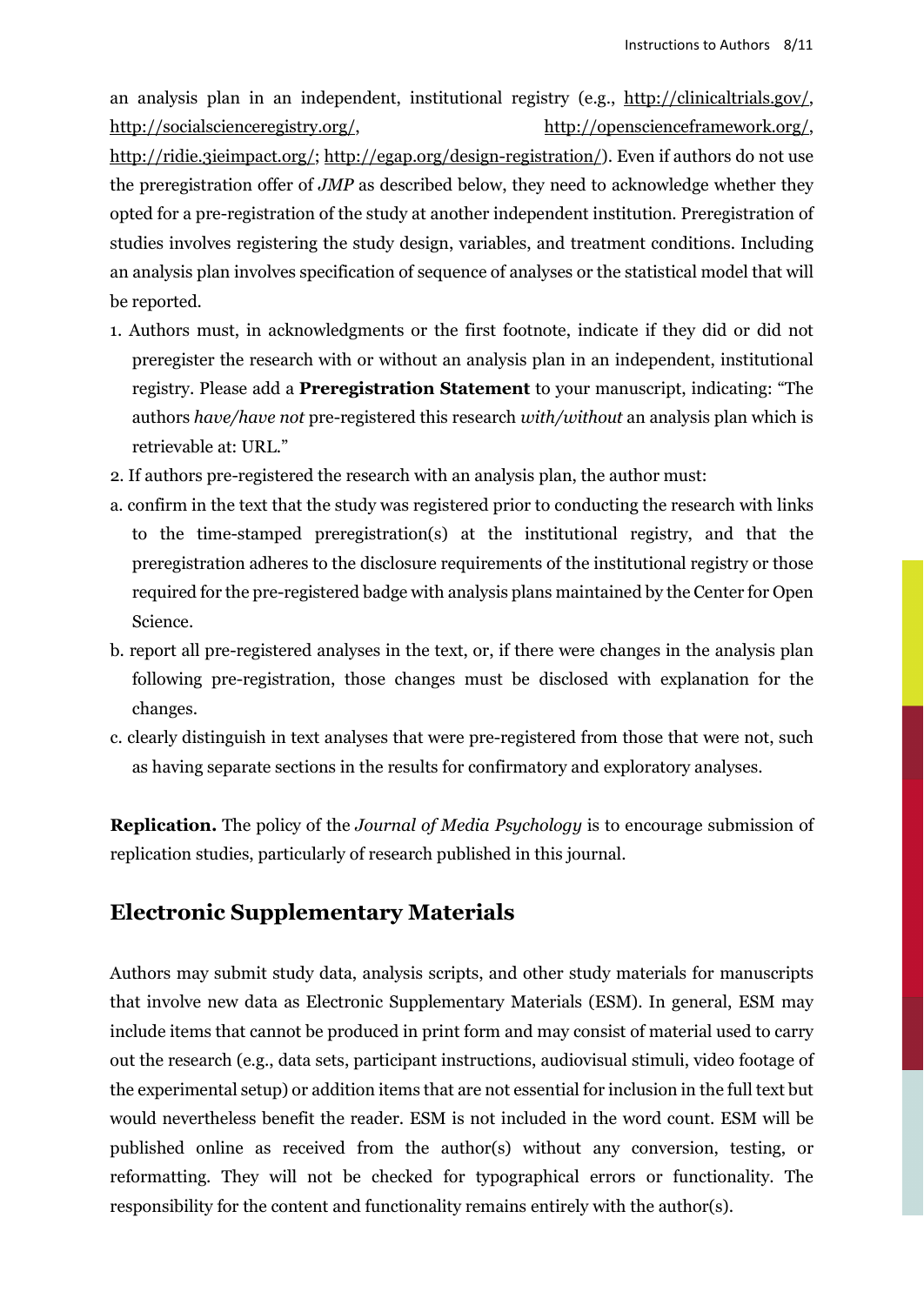Hogrefe Publishing does not provide technical support for the creation or viewing of the supplementary files. If necessary, authors should seek the assistance of their local IT department. Like the manuscript, ESM should be original and not previously published. If previously published, it must be submitted with the necessary permissions. Note that the ESM files, just like the article itself, are permanent records and may not be altered once they have been published online.

Please ensure that any ESM submitted with the article is in compliance with the EU General Data Protection Regulation (GDPR).

#### **Submission**

ESM files will be subjected to peer review along with the article itself. The number of ESM files you submit should be limited to 10. The file size should be kept as small as possible, not exceeding 10 MB in total. All file formats are accepted with the exception of executable files (e.g., .exe, .com, or .msi). Commonly used file formats that are accessible by most readers are preferred. Following the online instructions, submit the ESM files in a single zip file separate from the other files that are part of your submission.

#### **Citation in Manuscript**

All ESM files must be referred to with intext citations (as for tables, figures, and appendices) and should be numbered in the order in which they are cited in the text.

Follow the example:

– For more information, listen to the audio file in Electronic Supplementary Material 1.

or:

– (listen to the audio file in Electronic Supplementary Material 1)

or:

–(the audio file is provided in Electronic Supplementary Material 1)

If appropriate, you may combine several ESM elements into a single file. For example:

– See Tables 1–3 in Electronic Supplementary Material 1.

Include a section headed ''Electronic Supplementary Material'' at the end of your article before the reference section. List all files in the order in which they are cited in the text. Provide a title for each ESM file along with the file name. Optionally, you may also provide a short description for each file (max. 20 words). Follow the example:

– ESM 1. Audio file (mp3). (= title and file name)

This audio file contains utterances of the study participants. (= description of file)

 $-$  ESM 1. Tables 1–3 (xlsx). (= title and file name)

The tables show additional *p*-values, weather variables, and demographic characteristics. (= description of file)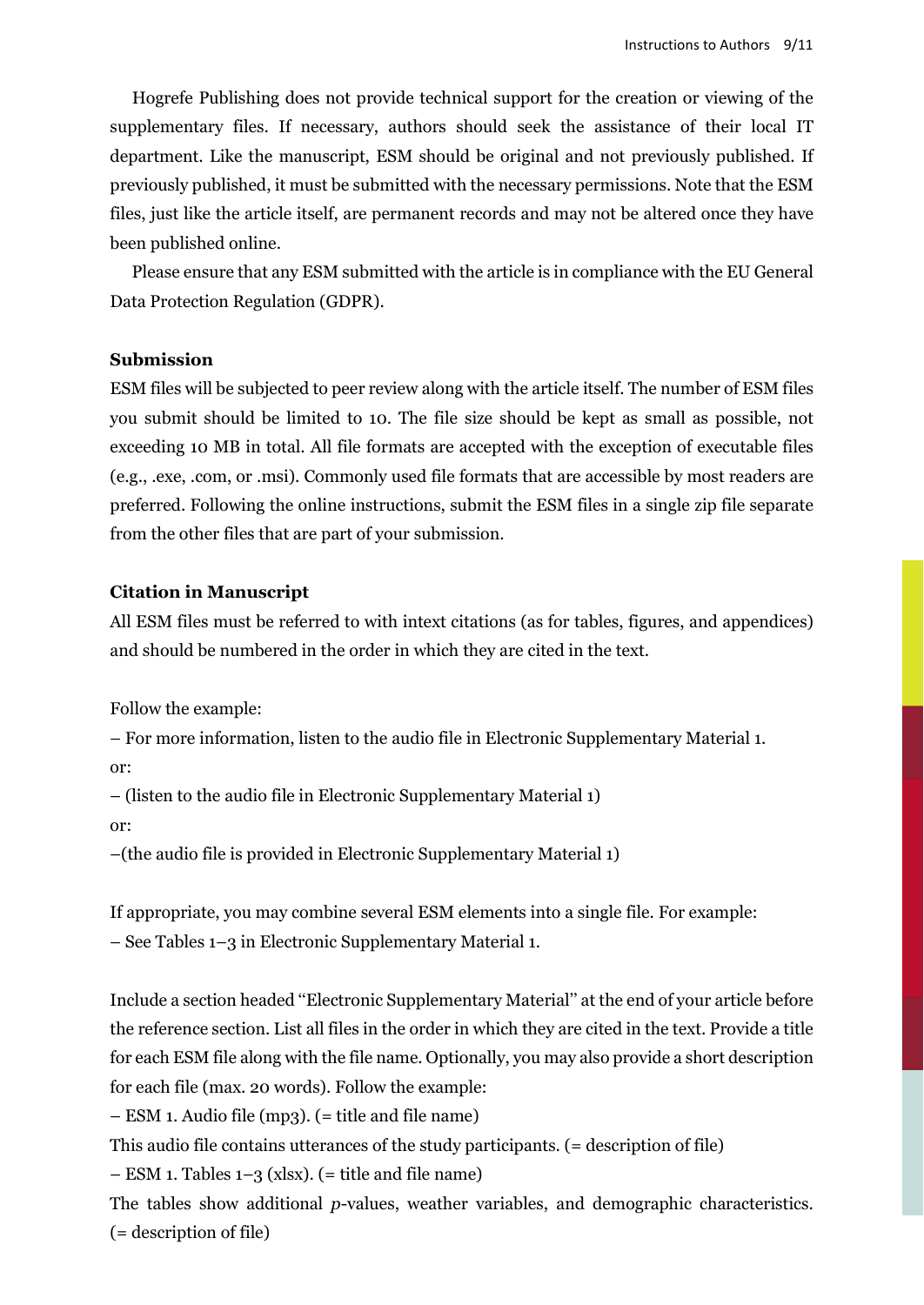Make sure that the file names listed here match the names of the submitted files. Please note that only the title and the description will appear in the article; the file name will not. It is for reference purposes only.

### **Proofs**

PDF proofs will be sent to the corresponding author. Changes of content or stylistic changes may only be made in exceptional cases in the proofs. Corrections that exceed 5% of the typesetting costs may be invoiced to the authors.

## **Offprints**

The corresponding author of each accepted paper will receive free online access to the published version of the paper when it is first released online. The author may download the PDF of the published version of record. It is provided for the author's personal use, including for sharing with coauthors (see also ''Guidelines on sharing and use of articles in Hogrefe journals'' on the journal's web page at [http://www.hgf.io/jmp\)](http://www.hgf.io/jmp).

## **Copyright Agreement**

By submitting an article, the author confirms and guarantees on behalf of themselves and any co-authors that the manuscript has not been submitted or published elsewhere, and that they hold all copyright in and titles to the submitted contribution, including any figures, photographs, line drawings, plans, maps, sketches, and tables, and that the article and its contents do not infringe in any way on the rights of third parties. The author indemnifies and holds harmless the publisher from any third-party claims.

The author agrees, upon acceptance of the article for publication, to transfer to the publisher the exclusive right to reproduce and distribute the article and its contents, both physically and in nonphysical, electronic, or other form, in the journal to which it has been submitted and in other independent publications, with no limitations on the number of copies or on the form or the extent of distribution. These rights are transferred for the duration of copyright as defined by international law. Furthermore, the author transfers to the publisher the following exclusive rights to the article and its contents:

- 1. The rights to produce advance copies, reprints, or offprints of the article, in full or in part, to undertake or allow translations into other languages, to distribute other forms or modified versions of the article, and to produce and distribute summaries or abstracts.
- 2. The rights to microfilm and microfiche editions or similar, to the use of the article and its contents in videotext, teletext, and similar systems, to recordings or reproduction using